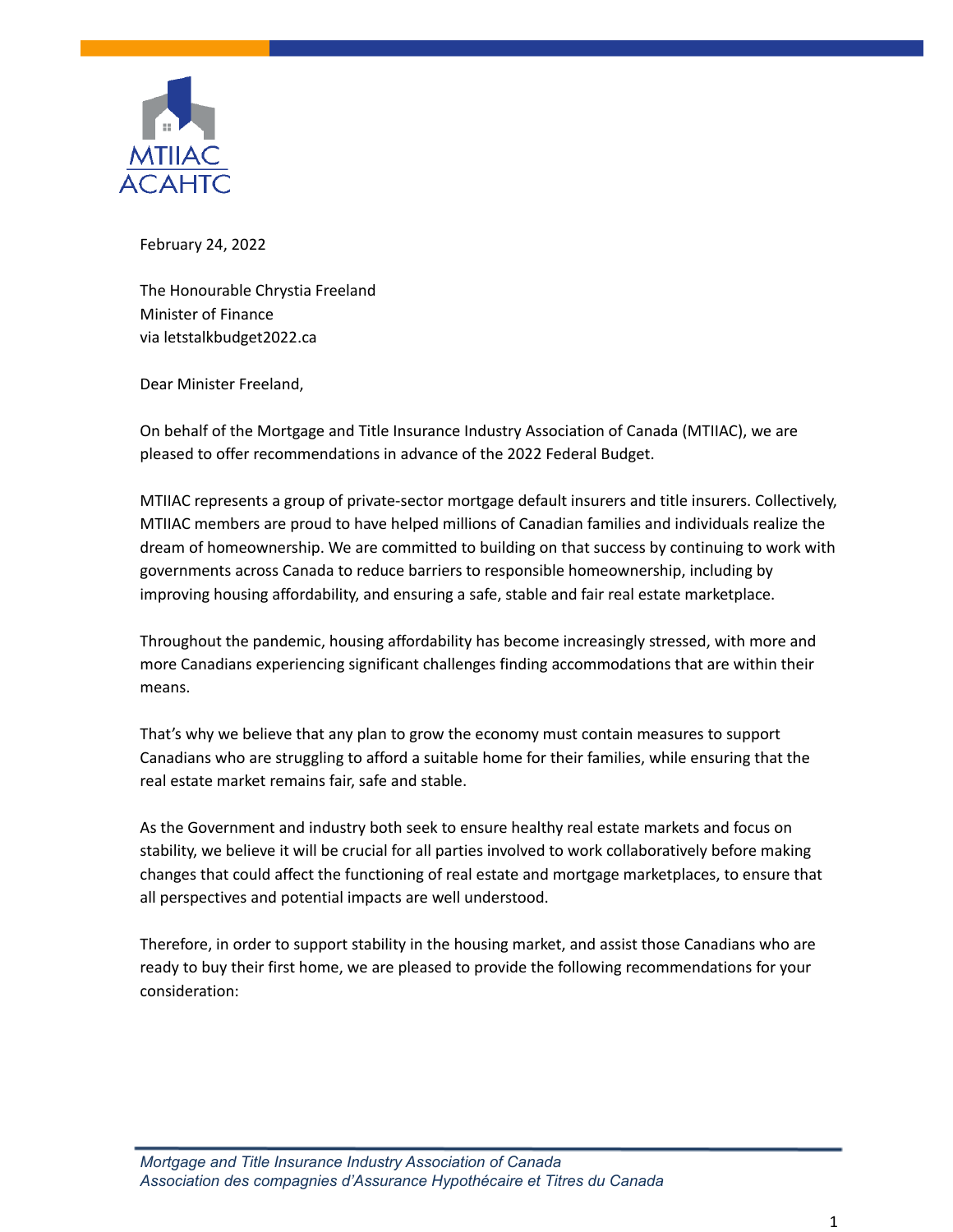

### **1. Improve housing affordability, especially for first time homebuyers, by:**

- I. Working to increase housing supply;
- II. Implementing the Government's election campaign commitment to increase the \$1 million cap for insured mortgages; and
- III. Maintaining open dialogue with mortgage lenders and insurers

### **2. Combat mortgage fraud and money laundering in Canada's real estate markets by:**

- I. Fulfilling the commitment to create a Financial Crimes Agency, with the mandate and resources to strengthen enforcement in the areas of mortgage and real estate crime;
- II. Introducing a more secure Notice of Assessment (NOA); and
- III. Improving consumer awareness and protection education.

MTIIAC members are proud to work with borrowers, buyers and industry partners to support Canadians' dreams of homeownership in a responsible way that contributes to our country's economic growth and stability.

We appreciate this opportunity to provide our recommendations as you work to prepare the upcoming Budget. We invite you or a member of your staff to follow up with us directly if we can be of any further assistance. Please feel free to contact Ed Steel, Executive Director of MTIIAC at ed.steel@mtiiac-acahtc.ca at your convenience.

Sincerely,

John Rider Ed Steel President and Board Chair **Executive Director** MTIIAC MTIIAC

Ed Steel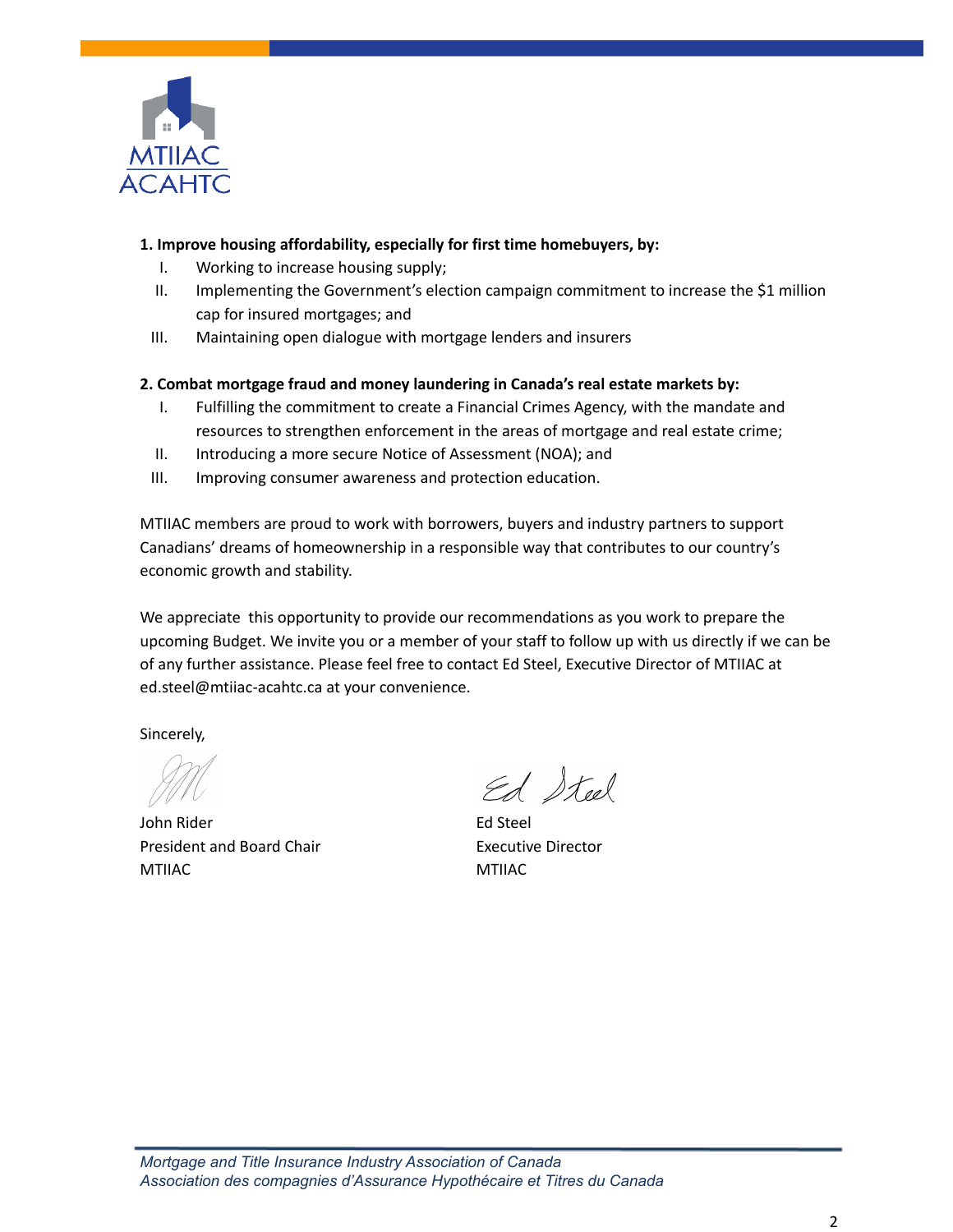

# **MTIIAC's 2022 Federal Budget Recommendations**

#### **1. Improve housing affordability, especially for first time homebuyers**

Throughout the COVID-19 pandemic, Canadians have been facing mounting challenges of housing affordability. Multiple factors have contributed to these challenges, especially for aspiring first time buyers and, in particular, those who are unable to save for or acquire sufficient down payments. This left many aspiring homeowners with an increasingly uphill battle to be able to achieve the dream and security of homeownership.

The disadvantages faced by aspiring first time homebuyers are especially unfortunate because our members know that, when given the chance, they make great owners who work hard to pay their mortgages. This is reflected in the low mortgage default rates in the mortgages that our members insure. Additionally, in the event that an insured borrower should lose their job or run into other short-term difficulties, mortgage insurers have the opportunity to work with the lender to find solutions to help the borrower weather those difficult times and prevent the loss of their home.

Accordingly, and in support of the Government's commitment to tackling the challenge of housing affordability head on, we recommend that the Federal Government consider the following recommendations:

### I. Work to increase housing supply.

As demand for housing has continued to grow, housing supply has not kept pace, forcing ongoing price escalation. In order to improve housing affordability, therefore, immediate and ongoing action is required to increase the supply of new housing

Despite this being primarily a provincial and municipal responsibility, we are grateful for the leadership shown by the federal Government in launching its Housing Supply Challenge and engaging the provinces on this issue to help bring more supply online.

We were also grateful that the mandate letter to the Minister of Housing and Diversity and Inclusion includes the directive to "make critical investments and priority policy decisions to expand Canada's housing supply."

We recommend that investments that support the creation of new housing units, including financial support for provincial and municipal initiatives that are designed to deliver more housing, be treated as an ongoing and urgent priority for this and the coming years.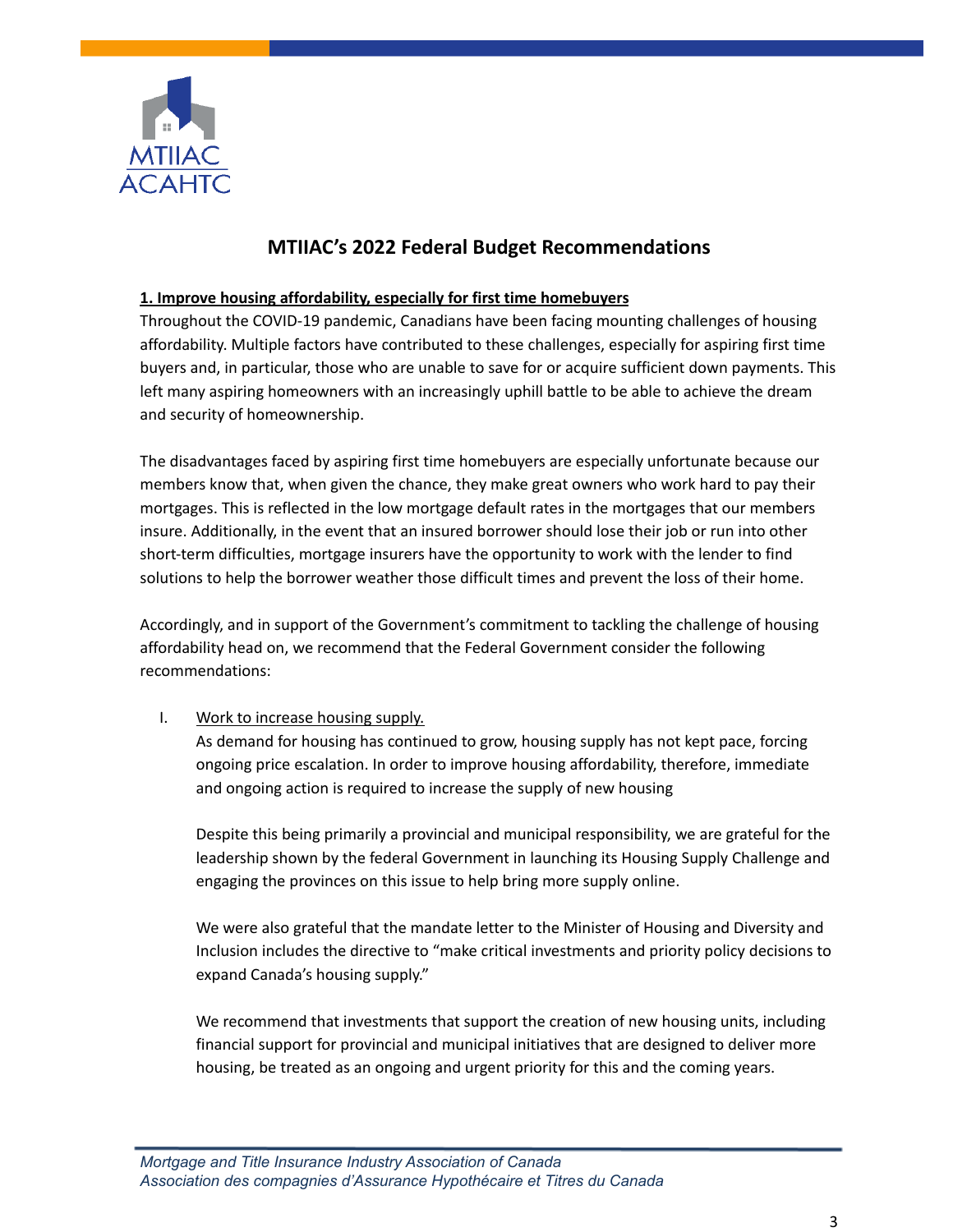

# II. Implement the Government's election campaign commitment to increase the \$1 million cap for insured mortgages

Currently, the maximum sale price of a property that can have an insured mortgage secured against it is \$1M. Since this cap was implemented in 2012, house prices have risen dramatically.

In the communities across the country, the \$1M cap has become a significant barrier for young families seeking to purchase a suitable home. This is especially true for those who do not have the means to save for the sizable downpayment of at least \$200K+ before closing costs required to access a conventional mortgage, or do not have access to down payment assistance from family.

We were pleased that the Government recognized this barrier during the 2021 general election and committed to addressing it by increasing the insured mortgage cut-off to \$1.25M and indexing it to inflation.

Such a change would mean that underwriting guidelines better reflect current market realities and continue to do so as markets change. It will also better position highly qualified aspiring homebuyers to be able to compete for and secure suitable housing for their families.

### III. Maintain open dialogue with mortgage lenders and insurers

Since the onset of the previous financial crisis, successive governments have taken important steps to strengthen Canada's mortgage and housing finance markets, control indebtedness in an environment of low interest rates, and help to maintain overall stability and soundness in our housing and financial systems.

We recognise and respect the Government's desire not to destabilize housing or financial markets and to continue to control indebtedness, especially as the economy continues to face challenges brought on by the pandemic. We agree that it is responsible to keep these concerns in mind when seeking to remove barriers to home ownership for aspiring first time buyers.

As such, we recommend that the federal Government continue to work with financial institutions in real time to understand how they are adjusting their internal underwriting rules and processes to meet evolving circumstances. Similarly, we recommend that the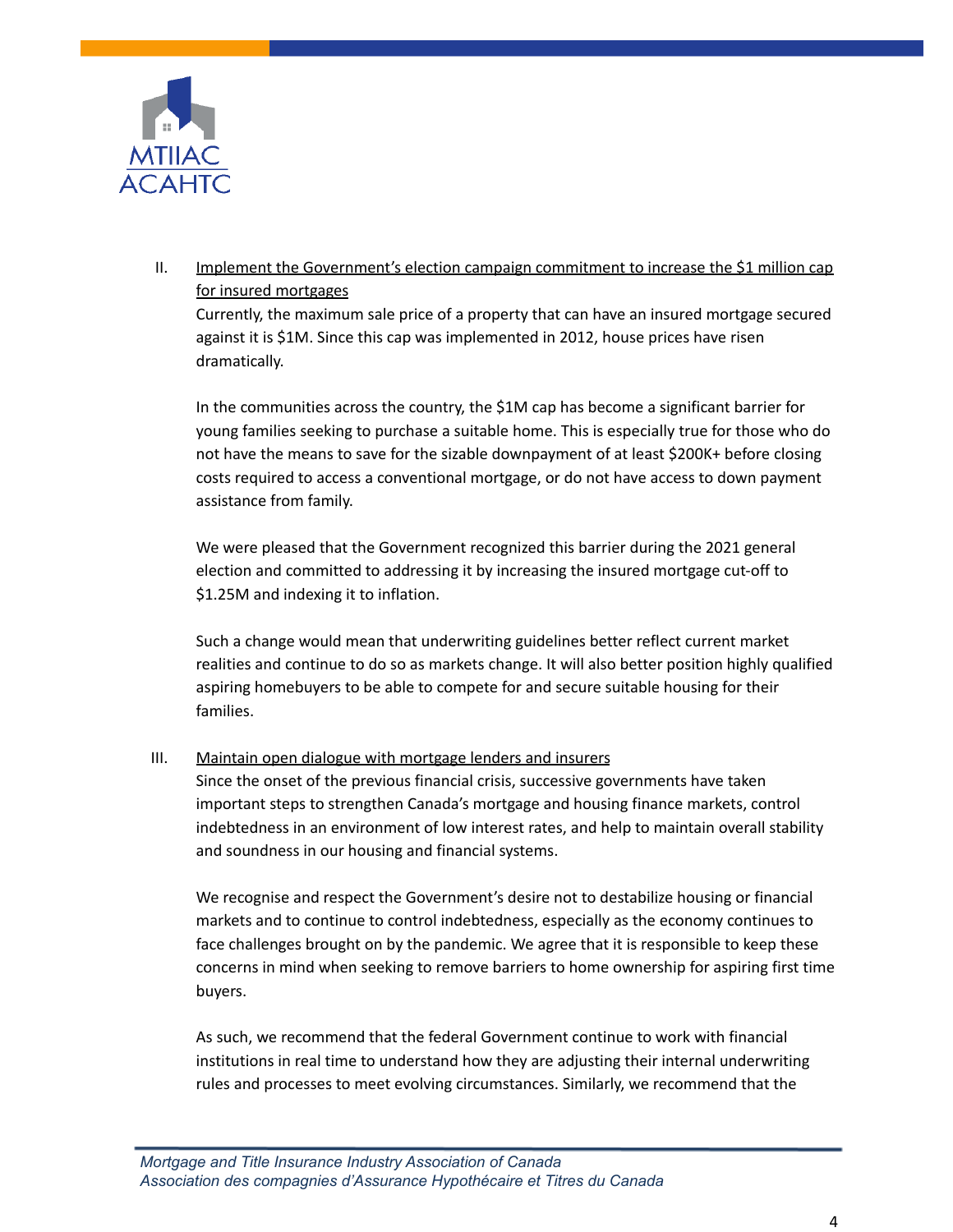

Government engage in robust consultations with industry stakeholders while considering any potential changes to lending or underwriting regulations.

This approach will ensure that institutions can retain the flexibility they need, and that lenders, insurers, the Government and regulators can collaborate with the nimbleness required to react quickly and appropriately as evolving circumstances demand.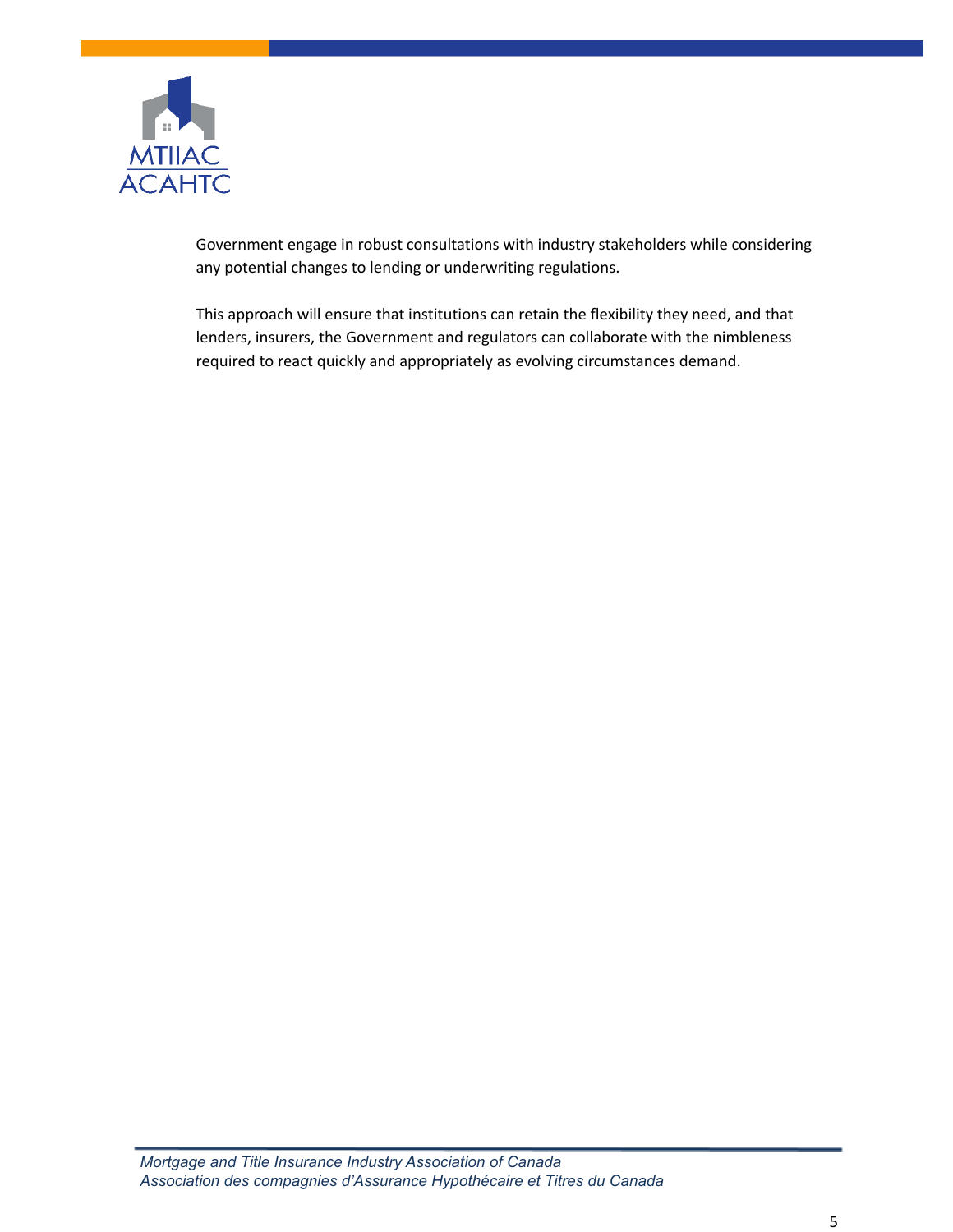

### **2. Combat mortgage fraud and money laundering in Canada's real estate markets**

Money laundering and other criminal activities can pose a risk to homeowners, buyers and Canada's real estate markets and have an adverse effect on affordability. Moreover, in markets experiencing high Home Price Appreciation (HPA), that risk tends to increase, as borrowers and/or those who have a stake in their mortgage application are incentivised to misrepresent their incomes and employment information in order to purchase a home.

Criminal organizations are similarly incentivised to commit fraud and money laundering in high HPA markets, as rapidly changing valuations can make such activity more difficult to detect. This is especially concerning, as the source of the funds to be laundered can originate from particularly reprehensible criminal activities, such as drug trafficking or human trafficking.

In recognition of these issues, we congratulate the Federal Government on the important steps it has taken to date to combat such criminal activity. We are particularly enthusiastic about the Government's commitment to create a dedicated Financial Crimes Agency, which we believe presents the opportunity to make a significant impact in the fight against mortgage crimes.

To build off of this important progress, we are pleased to make the following recommendations to help fight fraud and money laundering in Canada's real estate markets:

I. Fulfil the commitment to create a Financial Crimes Agency, with the mandate and resources to strengthen enforcement in the areas of mortgage and real estate crime Police and courts across Canada are heavily burdened with a large volume and variety of cases. These heavy burdens place limitations on the justice system, in some cases restricting its capacity to develop a deep understanding of mortgage fraud and how various schemes and techniques evolve. Coupled with a scarcity of resources available to pursue these cases, this has contributed to an environment where enforcement bodies generally place a lower priority on suspected mortgage fraud.

While some are unsophisticated, mortgage frauds are also committed by organized criminals who do it to conceal or fund other crimes, including money laundering, terrorist funding, and the narcotics trade.

In spite of this risk, enforcement bodies generally do not have sufficient resources allocated to combat these crimes, leading to a number of challenges in detecting and prosecuting mortgage frauds.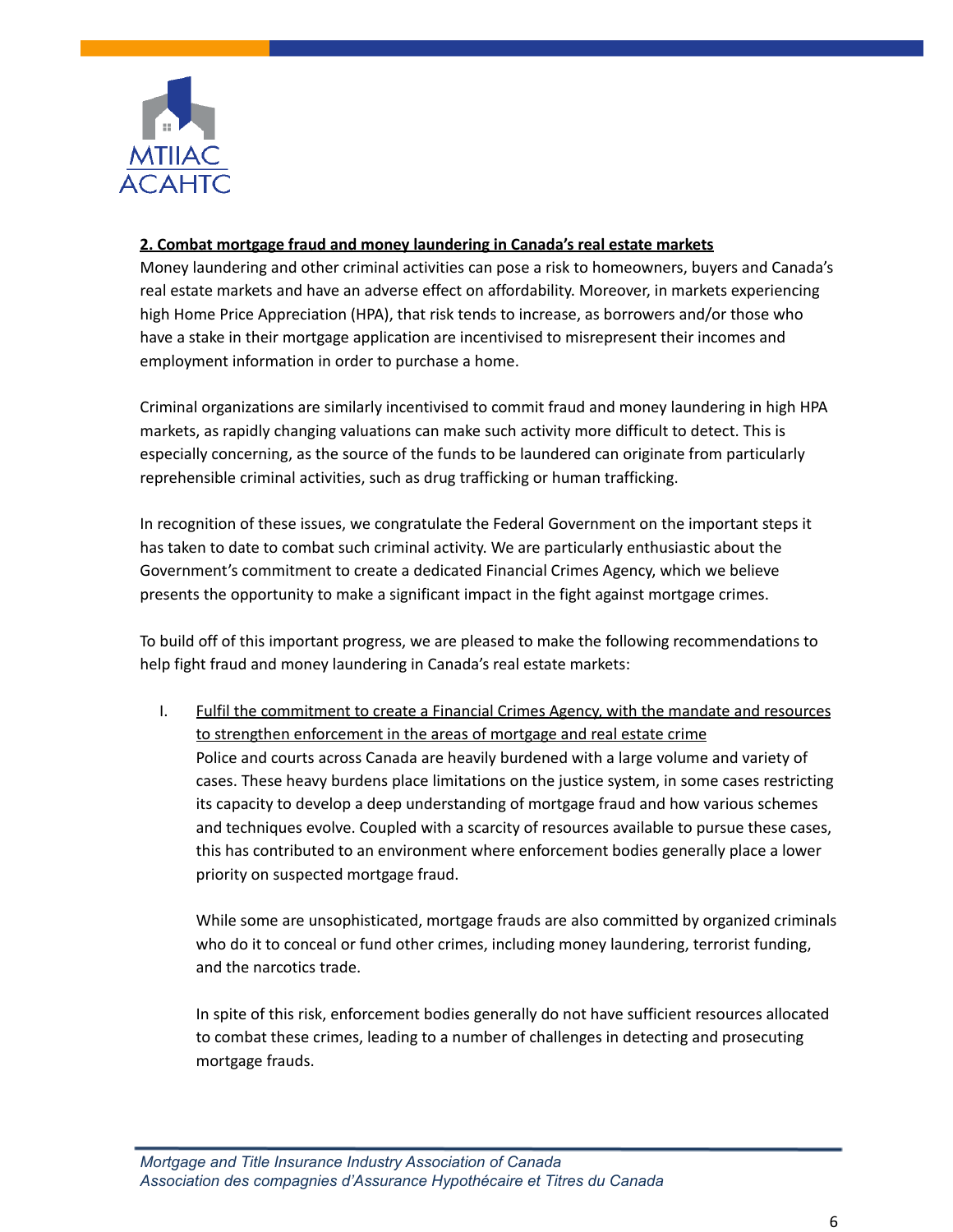

And while the maximum penalty for fraud over \$5,000, pursuant to section 380 of the Criminal Code, is ten years in prison, such schemes frequently exceed the \$5,000, yet perpetrators are rarely convicted, let alone sentenced to any significant prison time.

We recognize that the Government is committed to stepping up its efforts in the fight against this kind of crime, particularly through its commitment to create a new Financial Crimes Agency. In working to create such an agency, we recommend that the Government provide it with a specific mandate and resources to:

- Investigate and prosecute mortgage fraud;
- Improve fraud education and training of enforcement bodies; and
- Fund the education and training of law enforcement agencies and the courts to ensure mortgage fraud is better understood.

We also recommend that the Government create specific laws that address mortgage fraud, which include increased penalties for mortgage fraudsters, in order to ensure that deterrents and punishments are sufficient to support the work of enforcement bodies and ultimately affect a significant reduction in these kinds of crimes.

Finally, we encourage the Government to work with other Canadian jurisdictions to ensure that enforcement bodies at all levels are able to coordinate and cooperate as effectively as possible in their efforts to tackle this ongoing challenge.

### II. A more secure Notice of Assessment (NOA) and NOA verification

One of the biggest challenges faced by lenders is the difficulty in verifying a mortgage applicant's income, particularly for the self-employed or commissioned worker. A key document lenders use to verify income is the NOA, which is issued by the CRA.

The NOA has been simplified over the years, both from graphic design and informational perspectives, in an effort to make it easier to understand. Advances in technology, however, have also made it easier to manipulate or reproduce. This has, in turn, made it more difficult to identify altered or inaccurately reproduced NOAs.

Misrepresentations of a potential borrower's income are commonly encountered in suspected attempts at *fraud for shelter*, and altered or falsified NOAs can be used to support those misrepresentations. This creates a situation where a borrower appears to qualify for a mortgage based on sound underwriting principles and the caps on Total Debt Service (TDS) and Gross Debt Service (GDS), when in reality their income does not support it.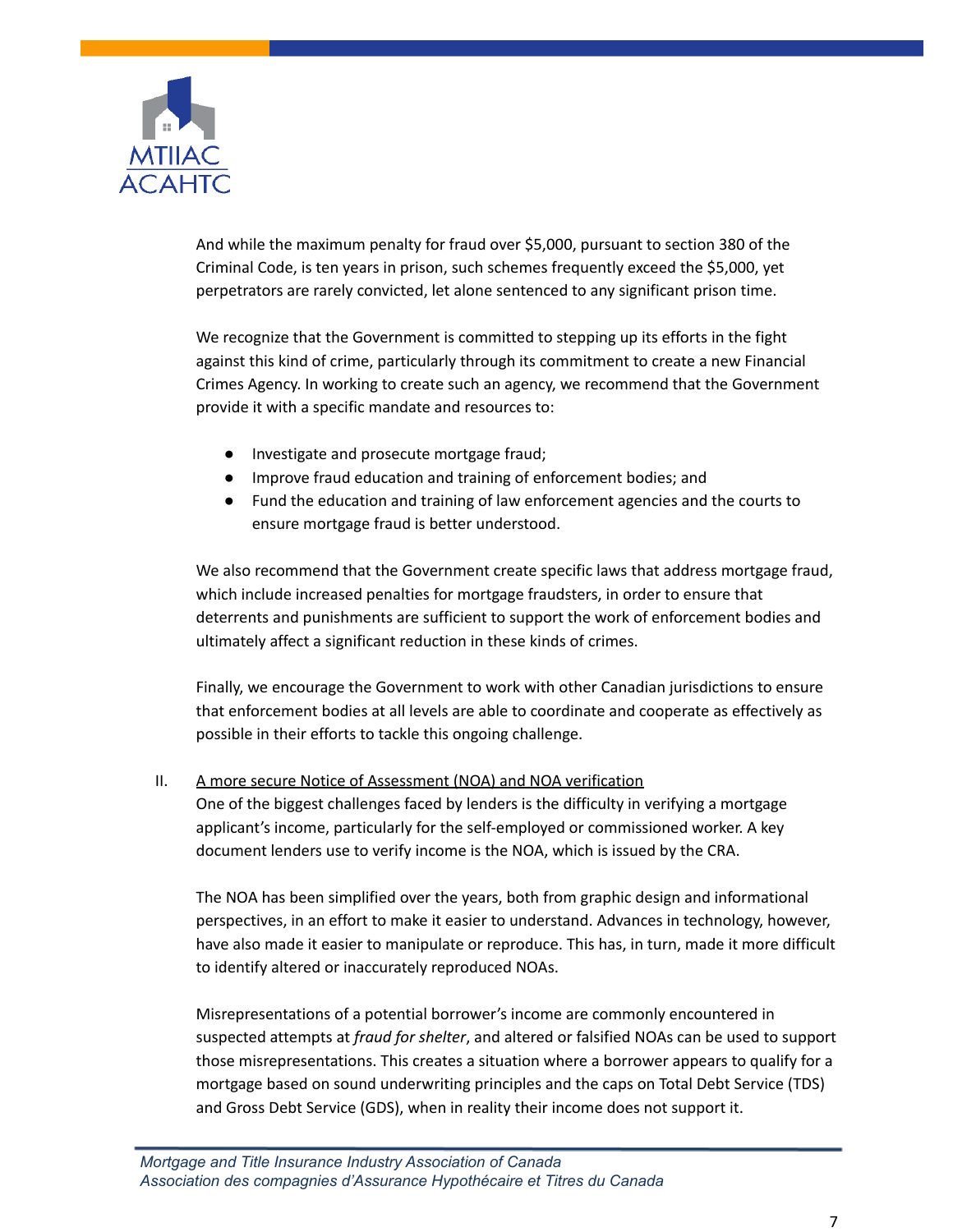

This may or may not involve the borrower as an active participant, but regardless, these misrepresentations put the homeowner, the lender, the Government-backed mortgage insurer, private insurers, depositors and investors at risk, while also serving to artificially inflate home prices.

Moreover, if a discrepancy between the NOA submitted to a lender and the NOA held by the CRA exists, it means that an attempted fraud or misrepresentation has likely occurred for one of two purposes:

- 1) To understate income to the CRA in order to avoid their tax obligations; or
- 2) To overstate income to a lender in order to bypass sound mortgage underwriting practices.

We recognize and appreciate that the CRA is aware of this issue and is exploring technological solutions to address it. We also recognize and respect the need to protect the security and privacy of taxpayer data.

Accordingly, we recommend that the CRA work towards changes to the NOA verification system that would improve the security and reliability of the document. Further, we urge the Minister of Finance and/or the President of the Treasury Board to specifically allocate funds for this work.

When fully implemented, such a system should be accessible to all lenders, both federally and non-federally regulated, as well as all mortgage default insurers and title insurers. It should also include appropriate safeguards to protect the security of taxpayers' personal and private information.

This will ensure that responsible parties are better able to verify the ability of borrowers to service their loans, as well as aid the CRA in their work to investigate tax evasion, while maintaining the highest standards for data security.